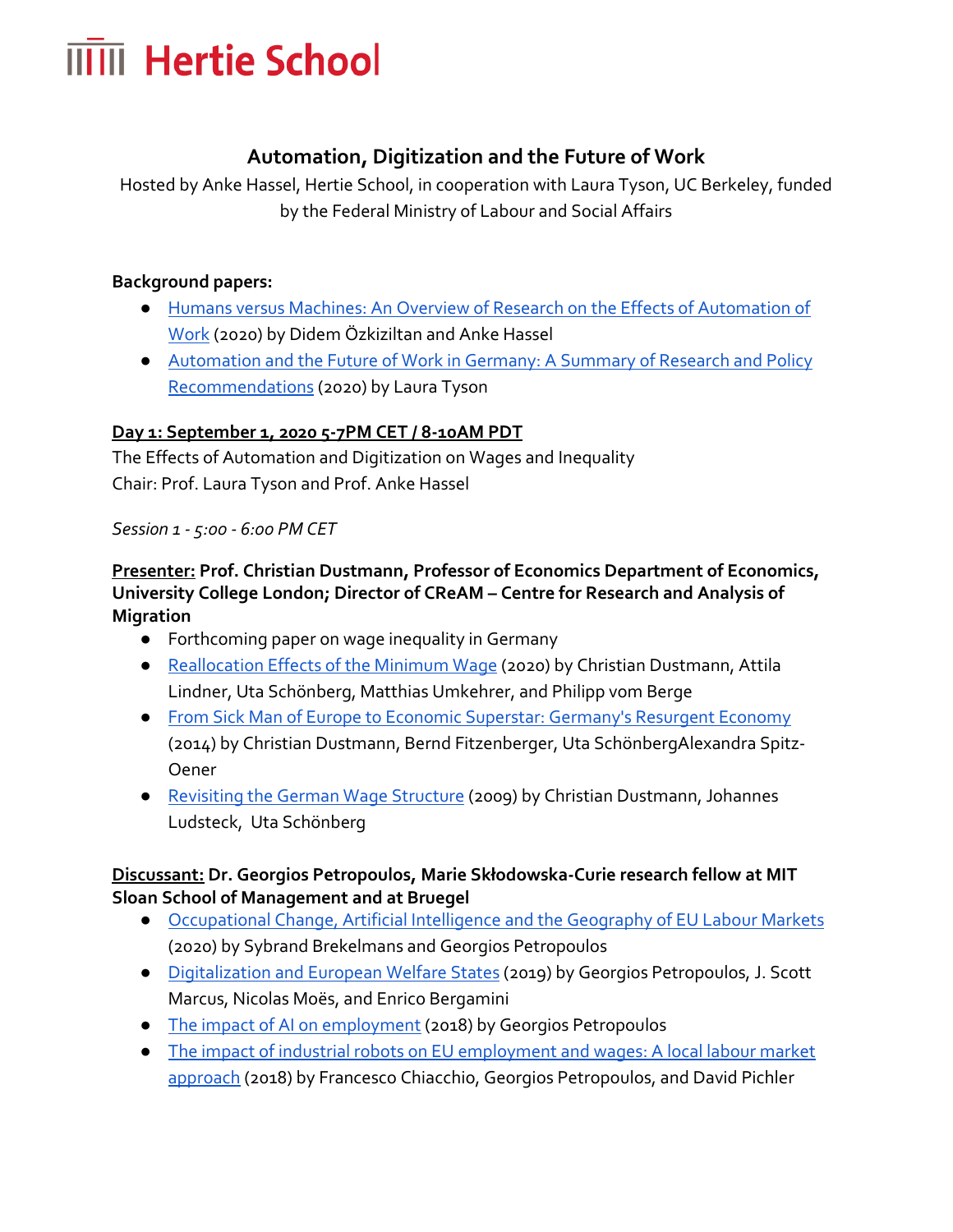# **IIIII** Hertie School

*Session 2 - 6:00 - 7:00 PM CET*

#### **Presenter: Dr. Zachary Parolin, Post-doc researcher, Columbia University**

- [Automation, Occupational Earnings Trends, and the Moderating Role of Organized](http://zachparolin.com/wp-content/uploads/2020/05/SocialForces_Parolin.pdf)  [Labor](http://zachparolin.com/wp-content/uploads/2020/05/SocialForces_Parolin.pdf) (2020) by Zachary Parolin
- [Organized labor and the employment trajectories of workers in routine jobs: Evidence](https://www.brookings.edu/research/organized-labor-and-the-employment-trajectories-of-workers-in-routine-jobs-evidence-from-u-s-panel-data/)  [from US panel data](https://www.brookings.edu/research/organized-labor-and-the-employment-trajectories-of-workers-in-routine-jobs-evidence-from-u-s-panel-data/) (2020) by Zachary Parolin
- [Automation and Occupational Wage Trends: What Role for Unions and Collective](http://www.lisdatacenter.org/wps/liswps/767.pdf)  [Bargaining?](http://www.lisdatacenter.org/wps/liswps/767.pdf) (2019) by Zachary Parolin

### **Discussant: Prof. Uta Schoenberg, Professor of Economics at University College London**

- [Reallocation Effects of the Minimum Wage](http://ww.christiandustmann.com/content/1-home/1-german-minimum-wage-drove-workers-to-more-productive-firms/cdp_07_20.pdf) (2020) by Christian Dustmann, Attila Lindner, Uta Schönberg, Matthias Umkehrer, and Philipp vom Berge
- [Productivity Growth, Wage Growth, and Unions,](https://www.ecb.europa.eu/pub/conferences/shared/pdf/20180618_ecb_forum_on_central_banking/Schoenberg_Uta_Paper.pdf) (2018) with Alice Kügler and Ragnhild Schreiner
- [Technological and Organizational Change and the Careers of Workers](https://www.qmul.ac.uk/sef/media/econ/events/Technological-and-Organizational-Change-and-the-Careers-of-Workers.pdf) (2017/19) with Michele Battisti and Christian Dustmann
- [From Sick Man of Europe to Economic Superstar: Germany's Resurgent Economy](https://www.aeaweb.org/articles?id=10.1257/jep.28.1.167) (2014) by Christian Dustmann, Bernd Fitzenberger, Uta Schönberg, Alexandra Spitz-Oener

#### **Day 2: September 2, 2020 5-7PM CET / 8-10AM PDT**

The Effects of COVID-19 on Automation, Digitization and the Future of Work Chair: Prof. Anke Hassel and Prof. Laura Tyson

*Session 1- 5:00 - 6:00 PM CET*

#### **Presenter: Prof. David Autor, Ford Professor of Economics, MIT**

- [The Nature of Work after the COVID Crisis: Too Few Low-Wage Jobs](https://www.brookings.edu/wp-content/uploads/2020/08/AutorReynolds_LO_FINAL.pdf) (2020) by David Autor and Elisabeth Reynolds for the Brookings Hamilton Project
- [An Evaluation of the Paycheck Protection Program Using Administrative Payroll Data](https://drive.google.com/file/d/14Z5-LKUQoh_4M7WYyvvKtl0p2FQyOflQ/view?usp=sharing) (2020, preliminary) by David Autor, David Cho, Leland Crane, Mita Goldar, Byron Lutz, Joshua Montes, William Peterman, David Ratner, Daniel Villar, Ahu Yildirmaz
- [Extending the Race between Education and Technology](https://pubs.aeaweb.org/doi/pdfplus/10.1257/pandp.20201061) (2020) by David Autor, Claudia Goldin, Lawrence Katz
- [Toward Understanding the Impact of AI on Labor \(](https://www.pnas.org/content/pnas/116/14/6531.full.pdf)2019) by Morgan R Frank, David Autor, James E Bessen, Erik Brynjolfsson, Manuel Cebrian, David J Deming, Maryann